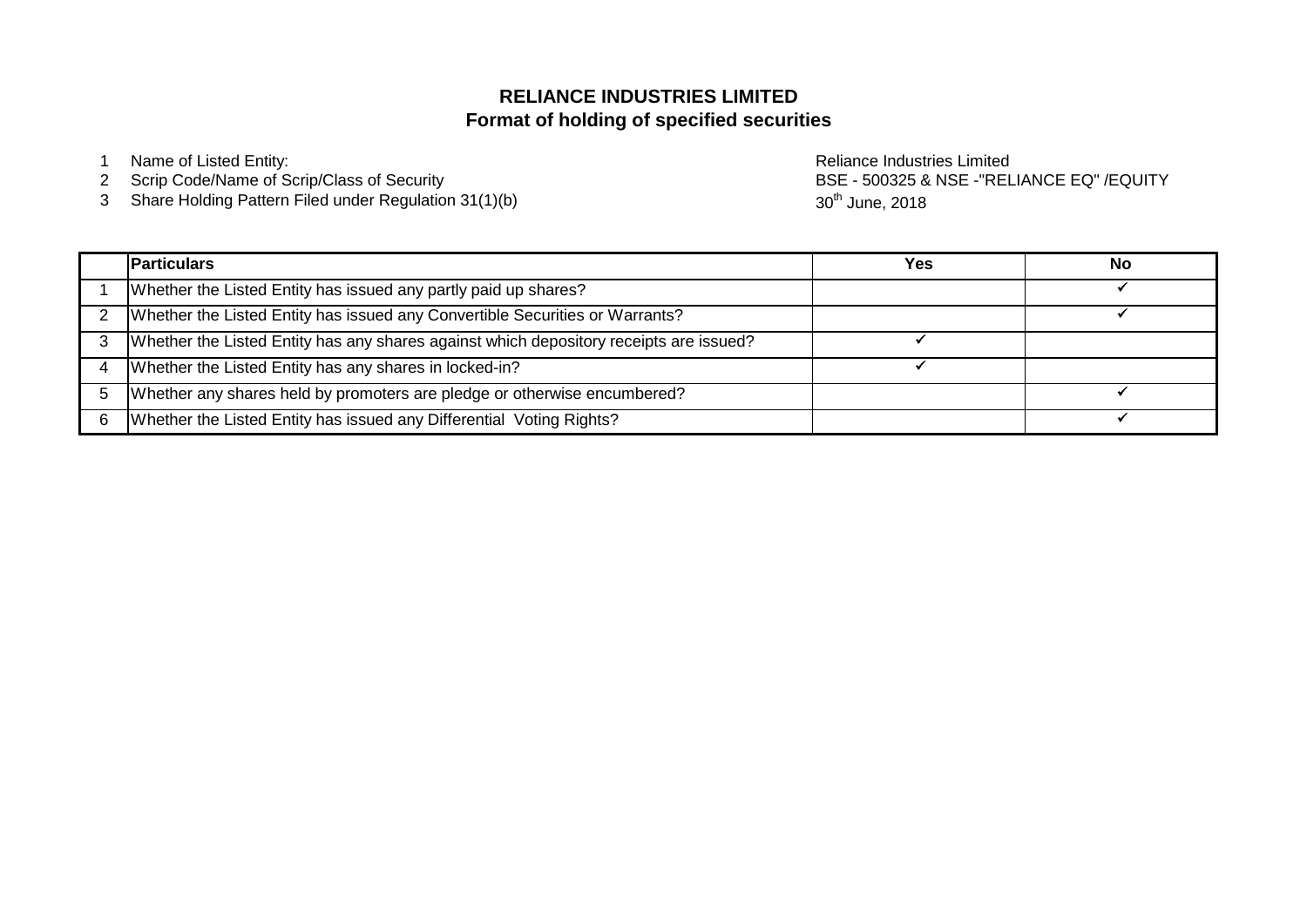## **RELIANCE INDUSTRIES LIMITED Table I - Summary Statement holding of specified securities**

| Category | Category of shareholder<br>(II)     | Nos. of<br>shareholders | No. of fully paid<br>up equity shares<br>held<br>(IV) | No. of Partly<br>paid-up<br>equity shares<br>held<br>(V) | No. of<br>shares<br>underlying<br>Receipts | Total nos.<br>shares held<br>(VII)<br>Depository $= (IV)+(V)+(VI)$ | Shareholding<br>as a % of<br>total no. of<br>shares<br>(calculated |                            |                                   | Number of Voting Rights held in each class of<br>securities (IX) |                      | Underlying<br>Outstanding<br>convertible<br>securities | a % assuming full<br>conversion of<br>convertible<br>securities (as a | No. of Shares   Shareholding, as   Number of Locked<br>in shares(XII) |                    | <b>Number of Shares</b><br>pledged or otherwise equity shares<br>encumbered(XIII) |                    | Number of<br>held in<br>dematerialize<br>d form (XIV) |
|----------|-------------------------------------|-------------------------|-------------------------------------------------------|----------------------------------------------------------|--------------------------------------------|--------------------------------------------------------------------|--------------------------------------------------------------------|----------------------------|-----------------------------------|------------------------------------------------------------------|----------------------|--------------------------------------------------------|-----------------------------------------------------------------------|-----------------------------------------------------------------------|--------------------|-----------------------------------------------------------------------------------|--------------------|-------------------------------------------------------|
|          |                                     |                         |                                                       |                                                          | (VI)                                       |                                                                    | as per SCRR.<br>1957) (VIII)                                       |                            | <b>Number of Voting</b><br>Rights |                                                                  | Total as a<br>$%$ of | (including<br>Warrants) (X)                            | percentage of<br>diluted share                                        | No.<br>(a)                                                            | As a % of<br>total | No.<br>(a)                                                                        | As a % of<br>total |                                                       |
|          |                                     |                         |                                                       |                                                          |                                            |                                                                    | As a % of<br>$(A+B+C2)$                                            | <b>Class X</b><br>(Equity) | Class                             | Total                                                            | $(A+B+C)$            |                                                        | capital) (XI)=<br>$(VII)+(X)$ As a % of<br>$(A+B+C2)$                 |                                                                       | Shares<br>held (b) |                                                                                   | Shares<br>held (b) |                                                       |
|          | Promoter & Promoter Group           | 55                      | 292 62 02 148                                         |                                                          |                                            | 0 292 62 02 148                                                    | 47.35                                                              | 292 62 02 148              |                                   | 292 62 02 148                                                    | 47.47                |                                                        | 47.35                                                                 |                                                                       | 0.00               |                                                                                   | 0.00               | 292 62 02 148                                         |
| (B)      | Public                              | 22 27 751               | 325 40 36 224                                         |                                                          |                                            | 0 325 40 36 224                                                    | 52.65                                                              | 308 21 53 404*             |                                   | 308 21 53 404*                                                   | 50.00                |                                                        | 52.65                                                                 | 5 20 222                                                              | 0.02               | <b>NA</b>                                                                         | <b>NA</b>          | 316 10 96 577                                         |
| (C)      | Non Promoter-Non Public             |                         |                                                       |                                                          |                                            |                                                                    |                                                                    |                            |                                   |                                                                  |                      |                                                        |                                                                       |                                                                       |                    |                                                                                   |                    |                                                       |
|          | (C1) Shares underlying DRs          |                         |                                                       |                                                          | 0 15 61 60 582                             | 15 61 60 582                                                       | <b>NA</b>                                                          | 15 61 60 582               |                                   | 15 61 60 582                                                     | 2.53                 |                                                        |                                                                       |                                                                       | 0.00               | <b>NA</b>                                                                         | <b>NA</b>          | 15 61 41 682                                          |
|          | (C2) Shares held by Employee Trusts |                         |                                                       |                                                          |                                            |                                                                    | 0.00                                                               |                            |                                   |                                                                  | 0.00                 |                                                        | 0.00                                                                  |                                                                       | 0.00               | <b>NA</b>                                                                         | <b>NA</b>          |                                                       |
|          | Total                               | 22 27 807               | 618 02 38 372                                         |                                                          |                                            | 0 15 61 60 582 633 63 98 954                                       | 100.00                                                             | 616 45 16 134              |                                   | 616 45 16 134                                                    | 100.00               |                                                        |                                                                       | 100.00 5 20 222                                                       | 0.01               | 0.00                                                                              | 0.00               | 624 34 40 407                                         |

NA denotes "Not Applicable"<br>\* Excludes 17 18 82 820 shares held by subsidiary companies on which no voting rights are exercisable and includes 87 52 302 shares held in the unclaimed suspense account and 2 99 52 968 shares frozen.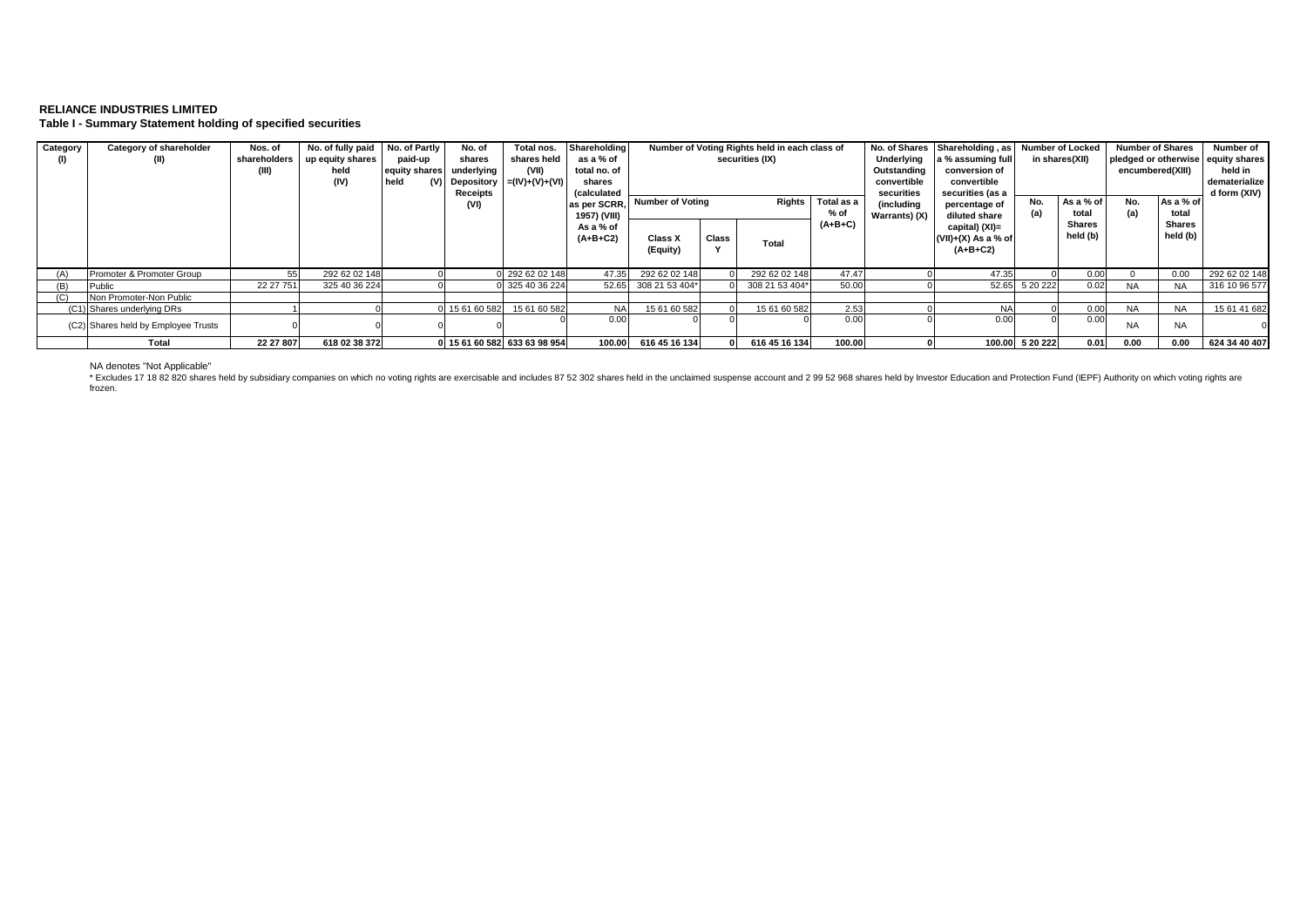#### **RELIANCE INDUSTRIES LIMITED Table II - Statement showing shareholding pattern of the Promoter and Promoter Group**

| (A) | Category & Name of the shareholders (I)                                                                              | Nos. of                  | No. of fully                 | No. of Partly            | No. of shares     | Total nos.                   |                | Shareholding % Number of Voting Rights held in each class of<br>securities (IX) |                                |                              |                 | No. of Shares                    | Shareholding, as a %                          | Number of                |                           | <b>Number of Shares</b> |                | Number of                    |
|-----|----------------------------------------------------------------------------------------------------------------------|--------------------------|------------------------------|--------------------------|-------------------|------------------------------|----------------|---------------------------------------------------------------------------------|--------------------------------|------------------------------|-----------------|----------------------------------|-----------------------------------------------|--------------------------|---------------------------|-------------------------|----------------|------------------------------|
|     |                                                                                                                      | shareholder              | paid up equity               | paid-up equity           | underlying        | shares held                  | calculated as  |                                                                                 |                                |                              |                 | Underlying                       | assuming full                                 | Locked in                |                           |                         | pledged or     | equity shares                |
|     |                                                                                                                      | (III)                    | shares held                  | shares held              | <b>Depository</b> | $(VII)$ =                    | per SCRR, 1957 |                                                                                 |                                |                              | Outstanding     | conversion of                    | shares(XII)                                   |                          |                           | otherwise               | held in        |                              |
|     |                                                                                                                      |                          | (IV)                         | (V)                      | Receipts (VI)     | $(IV)+(V)+(VI)$              | As a % of      |                                                                                 |                                |                              | convertible     | convertible securities           |                                               |                          |                           | encumbered(XIII)        | dematerialized |                              |
|     |                                                                                                                      |                          |                              |                          |                   |                              | (A+B+C2)(VIII) |                                                                                 | <b>Number of Voting Rights</b> |                              | <b>Total as</b> | securities<br>(including         | (as a percentage of<br>diluted share capital) | No.(a)                   | As a % No. (a)            |                         | As a % of      | form (XIV)                   |
|     |                                                                                                                      |                          |                              |                          |                   |                              |                | <b>Class</b>                                                                    | Class                          | Total                        | a % of          | Warrants) (X)                    | $(XI) = (VII)+(X)$ as a % of                  |                          | of total                  |                         | total Shares   |                              |
|     |                                                                                                                      |                          |                              |                          |                   |                              |                | X(Equity)                                                                       | Y                              |                              | Total<br>Voting |                                  | $(A+B+C2)$                                    |                          | <b>Shares</b><br>held (b) |                         | held (b)       |                              |
|     |                                                                                                                      |                          |                              |                          |                   |                              |                |                                                                                 |                                |                              | rights          |                                  |                                               |                          |                           |                         |                |                              |
|     | $(1)$ Indian                                                                                                         |                          |                              |                          |                   |                              |                |                                                                                 |                                |                              |                 |                                  |                                               |                          |                           |                         |                |                              |
|     | (a) Individuals/Hindu undivided Family                                                                               |                          |                              |                          |                   |                              |                |                                                                                 |                                |                              |                 |                                  |                                               |                          |                           |                         |                |                              |
|     | K D Ambani                                                                                                           |                          | 14662148                     | $\Omega$                 |                   | 1 46 62 148                  | 0.24           | 1 46 62 148                                                                     |                                | 146 62 148                   | 0.24            |                                  | 0.24                                          |                          | 0.00                      |                         | 0.00           | 1 46 62 148                  |
|     | M D Ambani<br>Nita Ambani                                                                                            |                          | 72 31 692<br>67 96 292       | $^{\circ}$<br>0          |                   | 72 31 692<br>67 96 292       | 0.12<br>0.11   | 72 31 692<br>67 96 292                                                          |                                | 72 31 692<br>67 96 292       | 0.12<br>0.11    | $^{\circ}$<br>- 0                | 0.12<br>$0.1^{\circ}$                         |                          | 0.00<br>0.00              |                         | 0.00<br>0.00   | 72 31 692<br>67 96 29        |
|     | Isha M Amban                                                                                                         |                          | 67 28 780                    | $\Omega$                 |                   | 67 28 780                    | 0.11           | 67 28 780                                                                       |                                | 67 28 780                    | 0.11            | $\overline{0}$                   | 0.11                                          |                          | 0.00                      |                         | 0.00           | 67 28 78                     |
|     | Akash M Ambani                                                                                                       |                          | 67 26 380                    | $\Omega$                 |                   | 67 26 380                    | 0.11           | 67 26 380                                                                       | $\Omega$                       | 67 26 380                    | 0.11            | $^{\circ}$                       | 0.11                                          |                          | 0.00                      |                         | 0.00           | 67 26 380                    |
|     | Anant M Ambani                                                                                                       |                          | 200 000                      | $\Omega$                 |                   | 2 00 000                     | 0.00           | 2 00 000                                                                        |                                | 2 00 000                     | 0.00            |                                  | 0.00                                          |                          | 0.00                      |                         | 0.00           | 2 00 000                     |
|     | (b) Central Government/ State Government(s)                                                                          |                          |                              |                          |                   |                              |                |                                                                                 |                                |                              |                 |                                  |                                               |                          |                           |                         |                |                              |
|     | (c) Financial Institutions/ Banks<br>(d) Any Other (specify)                                                         |                          |                              |                          |                   |                              |                |                                                                                 |                                |                              |                 |                                  |                                               |                          |                           |                         |                |                              |
|     | i) Bodies Corporate                                                                                                  |                          |                              |                          |                   |                              |                |                                                                                 |                                |                              |                 |                                  |                                               |                          |                           |                         |                |                              |
|     | Devarshi Commercials LLP                                                                                             | 11                       | 71 08 00 410                 | $\Omega$                 |                   | 71 08 00 410                 | 11.50          | 71 08 00 410                                                                    | $\Omega$                       | 71 08 00 410                 | 11.53           | $\Omega$                         | 11.50                                         | $\mathbf{O}$             | 0.00                      | $\Omega$                | 0.00           | 71 08 00 410                 |
|     | Srichakra Commercials LLP                                                                                            | 1<br>11                  | 68 88 95 274                 | $^{\circ}$               |                   | 68 88 95 274                 | 11.15          | 68 88 95 274                                                                    |                                | 68 88 95 274                 | 11.18           | $^{\circ}$                       | 11.15                                         | $\mathbf 0$              | 0.00                      | $\mathbf 0$             | 0.00           | 68 88 95 27                  |
|     | Karuna Commercials LLP<br><b>Tattvam Enterprises LLP</b>                                                             | 1                        | 50 81 66 996<br>43 14 31 608 | $\Omega$<br>$\circ$      |                   | 50 81 66 996<br>43 14 31 608 | 8.22<br>6.98   | 50 81 66 996<br>43 14 31 608                                                    | $\Omega$                       | 50 81 66 996<br>43 14 31 608 | 8.24<br>7.00    | $\Omega$<br>$\Omega$             | 8.22<br>6.98                                  | $\Omega$<br>$\Omega$     | 0.00<br>0.00              | $\Omega$<br>$\Omega$    | 0.00<br>0.00   | 50 81 66 996<br>43 14 31 608 |
|     | Reliance Industries Holding Private Ltd                                                                              | -1                       | 25 75 37 726                 | $\overline{0}$           |                   | 25 75 37 726                 | 4.17           | 25 75 37 726                                                                    | $\Omega$                       | 25 75 37 726                 | 4.18            | $\Omega$                         | 4.17                                          | $^{\circ}$               | 0.00                      | $\Omega$                | 0.00           | 25 75 37 72                  |
|     | Shreeji Comtrade LLP                                                                                                 |                          | 1 33 55 000                  | $^{\circ}$               |                   | 1 33 55 000                  | 0.22           | 1 33 55 000                                                                     | $^{\circ}$                     | 1 33 55 000                  | 0.22            | $\overline{0}$                   | 0.22                                          | $\mathbf 0$              | 0.00                      | $\mathbf 0$             | 0.00           | 1 33 55 00                   |
|     | Shrikrishna Tradecom LLP                                                                                             | 1                        | 1 33 55 000                  | $\Omega$                 |                   | 1 33 55 000                  | 0.22           | 1 33 55 000                                                                     | $\Omega$                       | 1 33 55 000                  | 0.22            | $\Omega$                         | 0.22                                          | $\Omega$                 | 0.00                      | $\Omega$                | 0.00           | 1 33 55 00                   |
|     | Svar Enterprises LLP                                                                                                 |                          | 1 27 40 032<br>50 10 936     | $\mathbf{0}$             |                   | 1 27 40 032<br>50 10 936     | 0.21<br>0.08   | 1 27 40 032<br>50 10 936                                                        | $\mathbf 0$                    | 1 27 40 032<br>50 10 936     | 0.21            | $^{\circ}$                       | 0.21<br>0.08                                  | $\Omega$                 | 0.00<br>0.00              |                         | 0.00<br>0.00   | 1 27 40 03<br>50 10 93       |
|     | Reliance Welfare Association<br>Vasuprada Enterprises LLP                                                            |                          | 12 33 680                    | $\circ$<br>$\Omega$      |                   | 12 33 680                    | 0.02           | 12 33 680                                                                       | $\Omega$                       | 12 33 680                    | 0.08<br>0.02    | $^{\circ}$<br>$\Omega$           | 0.02                                          | $\Omega$                 | 0.00                      | $\Omega$                | 0.00           | 12 33 68                     |
|     | Reliance Industrial Infrastructure Limited                                                                           | $\overline{1}$           | 3 44 000                     | $\Omega$                 |                   | 3 44 000                     | 0.01           | 344 000                                                                         | $\Omega$                       | 3 44 000                     | 0.01            | $\mathbf{0}$                     | 0.01                                          | $\Omega$                 | 0.00                      |                         | 0.00           | 3 44 000                     |
|     | Exotic Officeinfra Private Limited                                                                                   | $\overline{1}$           | 25 776                       | $\mathbf{0}$             |                   | 25 776                       | 0.00           | 25 776                                                                          |                                | 25776                        | 0.00            | $^{\circ}$                       | 0.00                                          |                          | 0.00                      |                         | 0.00           | 25 77                        |
|     | Carat Holdings and Trading Co Pvt Ltd                                                                                |                          | 10 200                       | 0                        |                   | 10 200                       | 0.00           | 10 200                                                                          |                                | 10 200                       | 0.00            | $^{\circ}$                       | 0.00                                          |                          | 0.00                      |                         | 0.00           | 10 200                       |
|     | Neutron Enterprises Private Limited<br>Futura Commercials Private Limited                                            | 11                       | 1722<br>1690                 | $\mathbf 0$<br>$\Omega$  |                   | 1722<br>1 6 9 0              | 0.00<br>0.00   | 1722<br>1 6 9 0                                                                 | $\Omega$                       | 1722<br>1690                 | 0.00<br>0.00    | $\overline{0}$<br>$\Omega$       | 0.00<br>0.00                                  | $\Omega$                 | 0.00<br>0.00              | $\Omega$                | 0.00<br>0.00   | 172<br>1690                  |
|     | Kankhal Trading LLP                                                                                                  |                          | 200                          | $\mathbf 0$              |                   | 200                          | 0.00           | 200                                                                             |                                | 200                          | 0.00            | $^{\circ}$                       | 0.00                                          |                          | 0.00                      |                         | 0.00           | 200                          |
|     | Bhuvanesh Enterprises LLP                                                                                            | 1                        | 200                          | $\Omega$                 |                   | 200                          | 0.00           | 200                                                                             | $\Omega$                       | 200                          | 0.00            | $\mathbf 0$                      | 0.00                                          | $\Omega$                 | 0.00                      | $\Omega$                | 0.00           | 200                          |
|     | Ajitesh Enterprises LLP                                                                                              | 1                        | 200                          | $\mathbf 0$              |                   | 200                          | 0.00           | 200                                                                             | $\mathbf 0$                    | 200                          | 0.00            | $\overline{0}$                   | 0.00                                          | $\mathbf 0$              | 0.00                      | $\mathbf 0$             | 0.00           | 200                          |
|     | <b>Badri Commercials LLP</b><br>Abhayaprada Enterprises LLP                                                          | 1<br>$\mathbf{1}$        | 200<br>200                   | $\circ$<br>$\mathbf{0}$  | $\Omega$          | 200<br>200                   | 0.00<br>0.00   | 200<br>200                                                                      | $\Omega$<br>$\mathbf 0$        | 200<br>200                   | 0.00<br>0.00    | $\overline{0}$<br>$\overline{0}$ | 0.00<br>0.00                                  | $\circ$<br>$\mathbf 0$   | 0.00<br>0.00              | $\Omega$<br>0           | 0.00<br>0.00   | 200<br>200                   |
|     | <b>Trilokesh Commercials LLP</b>                                                                                     | $\mathbf{1}$             | 200                          | $\Omega$                 |                   | 200                          | 0.00           | 200                                                                             | $\Omega$                       | 200                          | 0.00            | $\Omega$                         | 0.00                                          | $\overline{0}$           | 0.00                      | $\Omega$                | 0.00           | 200                          |
|     | <b>Taran Enterprises LLP</b>                                                                                         | 1                        | 200                          | $\circ$                  |                   | 200                          | 0.00           | 200                                                                             |                                | 200                          | 0.00            | $\overline{0}$                   | 0.00                                          | $\mathbf 0$              | 0.00                      | $\mathbf 0$             | 0.00           | 200                          |
|     | Pitambar Enterprises LLP                                                                                             | 1<br>11                  | 200<br>200                   | $\circ$<br>$\mathbf{0}$  |                   | 200<br>200                   | 0.00<br>0.00   | 200<br>200                                                                      | $\Omega$<br>$\mathbf 0$        | 200                          | 0.00<br>0.00    | $^{\circ}$<br>$\overline{0}$     | 0.00<br>0.00                                  | $\Omega$<br>$\mathbf{0}$ | 0.00<br>0.00              | $\Omega$<br>$\Omega$    | 0.00<br>0.00   | 200                          |
|     | Adisesh Enterprises LLP<br>Rishikesh Enterprises LLP                                                                 |                          | 200                          | $^{\circ}$               |                   | 200                          | 0.00           | 200                                                                             | $\Omega$                       | 200<br>200                   | 0.00            | $\Omega$                         | 0.00                                          | 0                        | 0.00                      | $\Omega$                | 0.00           | 200<br>200                   |
|     | Pavana Enterprises LLP                                                                                               |                          | 200                          | $^{\circ}$               |                   | 200                          | 0.00           | 200                                                                             | $^{\circ}$                     | 200                          | 0.00            | $\overline{0}$                   | 0.00                                          | $\mathbf 0$              | 0.00                      | $^{\circ}$              | 0.00           | 200                          |
|     | Kamalakar Enterprises LLP                                                                                            | $\overline{1}$           | 200                          | $\Omega$                 |                   | 200                          | 0.00           | 200                                                                             | $\Omega$                       | 200                          | 0.00            | $\Omega$                         | 0.00                                          | $\Omega$                 | 0.00                      | $\Omega$                | 0.00           | 200                          |
|     | Narahari Enterprises LLP<br>Chakradev Enterprises LLP                                                                |                          | 200<br>200                   | $^{\circ}$<br>$^{\circ}$ |                   | 200<br>200                   | 0.00<br>0.00   | 200<br>200                                                                      | $\Omega$                       | 200<br>200                   | 0.00<br>0.00    | $^{\circ}$<br>$\Omega$           | 0.00<br>0.00                                  | $\Omega$                 | 0.00<br>0.00              |                         | 0.00<br>0.00   | 200<br>200                   |
|     | Chakradhar Commercials LLP                                                                                           |                          | 200                          | $\mathbf 0$              |                   | 200                          | 0.00           | 200                                                                             |                                | 200                          | 0.00            | $\overline{0}$                   | 0.00                                          | $\mathbf 0$              | 0.00                      |                         | 0.00           | 200                          |
|     | Chakresh Enterprises LLP                                                                                             | 1                        | 200                          | $\Omega$                 |                   | 200                          | 0.00           | 200                                                                             | $\Omega$                       | 200                          | 0.00            | $\Omega$                         | 0.00                                          | $\Omega$                 | 0.00                      | $\Omega$                | 0.00           | 200                          |
|     | Chhatrabhuj Enterprises LLP                                                                                          | 1                        | 200                          | $\mathbf{0}$             |                   | 200                          | 0.00           | 200                                                                             |                                | 200                          | 0.00            | $^{\circ}$                       | 0.00                                          |                          | 0.00                      |                         | 0.00           | 200                          |
|     | Harinarayan Enterprises LLP<br>Janardan Commercials LLP                                                              |                          | 200<br>200                   | $\Omega$<br>$\mathbf 0$  |                   | 200<br>200                   | 0.00<br>0.00   | 200<br>200                                                                      | $\mathbf 0$                    | 200<br>200                   | 0.00<br>0.00    | $\Omega$<br>$\overline{0}$       | 0.00<br>0.00                                  | $\Omega$                 | 0.00<br>0.00              | $\Omega$                | 0.00<br>0.00   | 200<br>200                   |
|     | Samarjit Enterprises LLP                                                                                             |                          | 200                          | $\Omega$                 |                   | 200                          | 0.00           | 200                                                                             | $\Omega$                       | 200                          | 0.00            | $\Omega$                         | 0.00                                          | $\Omega$                 | 0.00                      |                         | 0.00           | 200                          |
|     | Shripal Enterprises LLP                                                                                              |                          | 200                          | $^{\circ}$               |                   | 200                          | 0.00           | 200                                                                             |                                | 200                          | 0.00            | $^{\circ}$                       | 0.00                                          |                          | 0.00                      |                         | 0.00           | 200                          |
|     | Synergy Synthetics Private Limited                                                                                   |                          | 200                          | $\Omega$                 |                   | 200                          | 0.00           | 200                                                                             |                                | 200                          | 0.00            | - 0                              | 0.00                                          |                          | 0.00                      |                         | 0.00           | 200                          |
|     | Vishatan Enterprises LLP<br>Elakshi Commercials Private Limited                                                      |                          | 200<br>100                   | $\circ$<br>$\Omega$      |                   | 200<br>100                   | 0.00<br>0.00   | 200<br>100                                                                      |                                | 200<br>100                   | 0.00<br>0.00    | $\overline{0}$<br>$\Omega$       | 0.00<br>0.00                                  | $\Omega$                 | 0.00<br>0.00              |                         | 0.00<br>0.00   | 200<br>100                   |
|     | Pinakin Commercials Private Limited                                                                                  |                          | 100                          | $\mathbf 0$              |                   | 100                          | 0.00           | 100                                                                             |                                | 100                          | 0.00            |                                  | 0.00                                          |                          | 0.00                      |                         | 0.00           | 100                          |
|     | Anuprabha Commercials Private Limited #                                                                              |                          | $\Omega$                     | $\Omega$                 |                   | $^{\circ}$                   | 0.00           | $\Omega$                                                                        |                                |                              | 0.00            | $\Omega$                         | 0.00                                          |                          | 0.00                      |                         | 0.00           |                              |
|     | Manuvidya Commercials Private Limited #                                                                              |                          |                              | $\Omega$                 |                   | $\mathbf 0$                  | 0.00           | $\Omega$                                                                        |                                |                              | 0.00            | $\overline{0}$                   | 0.00                                          |                          | 0.00                      |                         | 0.00           |                              |
|     | Nirahankara Commercials Private Limited #<br>Vandhya Commercials Private Limited #                                   | $\overline{1}$<br>1      | $\Omega$<br>$\Omega$         | $\Omega$<br>$\circ$      |                   | $\circ$<br>$\circ$           | 0.00<br>0.00   | $\Omega$<br>$\circ$                                                             | $\Omega$<br>$^{\circ}$         | $\Omega$<br>$\mathbf 0$      | 0.00<br>0.00    | $^{\circ}$<br>$\overline{0}$     | 0.00<br>0.00                                  | $\Omega$<br>$\circ$      | 0.00<br>0.00              | $\Omega$<br>$\mathbf 0$ | 0.00<br>0.00   |                              |
|     | Reliance Life Sciences Private Limited #                                                                             |                          | $\Omega$                     | $^{\circ}$               |                   | $\circ$                      | 0.00           | $\overline{0}$                                                                  | $\Omega$                       | $\Omega$                     | 0.00            | $\Omega$                         | 0.00                                          | $\mathbf 0$              | 0.00                      | $\Omega$                | 0.00           |                              |
|     | Sikka Ports & Terminals Limited #(Previously known as Reliance                                                       |                          |                              |                          |                   |                              | 0.00           |                                                                                 |                                |                              | 0.00            |                                  | 0.00                                          |                          | 0.00                      |                         | 0.00           |                              |
|     | Ports and Terminals Limited) #                                                                                       |                          |                              | $\Omega$                 |                   |                              |                |                                                                                 |                                |                              |                 | $\Omega$                         |                                               |                          |                           | $\Omega$                |                |                              |
|     | Jamnagar Utilities and Power Private Limited (Previously known as<br>Reliance Utilities and Power Private Limited) # |                          |                              |                          |                   | 0                            | 0.00           | $\mathbf{0}$                                                                    |                                |                              | 0.00            |                                  | 0.00                                          |                          | 0.00                      |                         | 0.00           |                              |
|     | EWPL Holdings Private Limited (Previously known as Reliance                                                          |                          |                              | $\mathbf 0$              |                   |                              | 0.00           |                                                                                 |                                |                              | 0.00            |                                  | 0.00                                          |                          | 0.00                      |                         | 0.00           |                              |
|     | Jtilities Private Limited) #                                                                                         |                          |                              |                          |                   |                              |                |                                                                                 |                                |                              |                 |                                  |                                               |                          |                           |                         |                |                              |
|     | ii) Petroleum Trust (through Trustees for sole beneficiary-M/s<br>Reliance Industrial Investments and Holdings Ltd.) |                          | 24 09 42 006                 | $\Omega$                 |                   | 24 09 42 006                 | 3.90           | 24 09 42 006                                                                    |                                | 24 09 42 006                 | 3.91            |                                  | 3.90                                          |                          | 0.00                      |                         | 0.00           | 24 09 42 006                 |
|     | Sub-Total (A)(1)                                                                                                     |                          | 55 292 62 02 148             | $\mathbf 0$              |                   | 292 62 02 148                |                | 47.35 292 62 02 148                                                             |                                | 0 292 62 02 148              | 47.47           | $\mathbf 0$                      | 47.35                                         | $\mathbf 0$              | 0.00                      | $\mathbf 0$             | 0.00           | 292 62 02 148                |
|     | (2) Foreign                                                                                                          |                          |                              |                          |                   |                              |                |                                                                                 |                                |                              |                 |                                  |                                               |                          |                           |                         |                |                              |
|     | (a) Individuals (Non-Resident Individuals/Foreign Individuals)                                                       | $\Omega$<br>$\mathbf{0}$ | $\mathbf 0$                  | $\Omega$<br>$\mathbf{0}$ |                   | $\Omega$<br>$\mathbf{0}$     | 0.00           | $\Omega$<br>$\circ$                                                             |                                | $\Omega$<br>$\circ$          | 0.00            | $\Omega$<br>$^{\circ}$           | 0.00                                          | $\Omega$<br>$\mathbf 0$  | 0.00                      | $\Omega$<br>0           | 0.00<br>0.00   |                              |
|     | (b) Government<br>(c) Institutions                                                                                   | $\Omega$                 | $\Omega$                     | $\Omega$                 |                   | $\circ$                      | 0.00<br>0.00   | $\Omega$                                                                        | $\Omega$                       | 0                            | 0.00<br>0.00    | $\Omega$                         | 0.00<br>0.00                                  | $\Omega$                 | 0.00<br>0.00              | $\mathbf 0$             | 0.00           |                              |
|     | (d) Foreign Portfolio Investor                                                                                       | $\Omega$                 | $\Omega$                     | $\Omega$                 |                   | $\Omega$                     | 0.00           | $\Omega$                                                                        | $\Omega$                       |                              | 0.00            | $\Omega$                         | 0.00                                          |                          | 0.00                      | $\Omega$                | 0.00           |                              |
|     | (e) Any Other (specify)                                                                                              |                          |                              |                          |                   |                              |                |                                                                                 |                                |                              |                 |                                  |                                               |                          |                           |                         |                |                              |
|     | Sub-Total (A)(2)<br><b>Total Shareholding of Promoter and Promoter Group</b>                                         | 55                       | 292 62 02 148                | 0                        |                   | 0<br>292 62 02 148           | 0.00           | 47.35 292 62 02 148                                                             | 0<br>$\mathbf{0}$              | 292 62 02 148                | 0.00<br>47.47   | 0                                | 0.00<br>47.35                                 |                          | 0.00<br>0.00              |                         | 0.00<br>0.00   | 292 62 02 148                |
|     | $(A)=(A)(1)+(A)(2)$                                                                                                  |                          |                              |                          |                   |                              |                |                                                                                 |                                |                              |                 |                                  |                                               |                          |                           |                         |                |                              |

Details of Shares which remain unclaimed may be given here along with details such as number of shareholders, outstanding shares held in demat/unclaimed suspense account, voting rights which are frozen etc. - **Nil**

**Note :** 

(1) PAN would not be displayed on website of Stock Exchange(s).<br>(2) The term "Encumbrance" has the same meaning as assigned under regulation 28(3) of SEBI (Substantial Acquisition of Shares and Takeovers) Regulations, 2011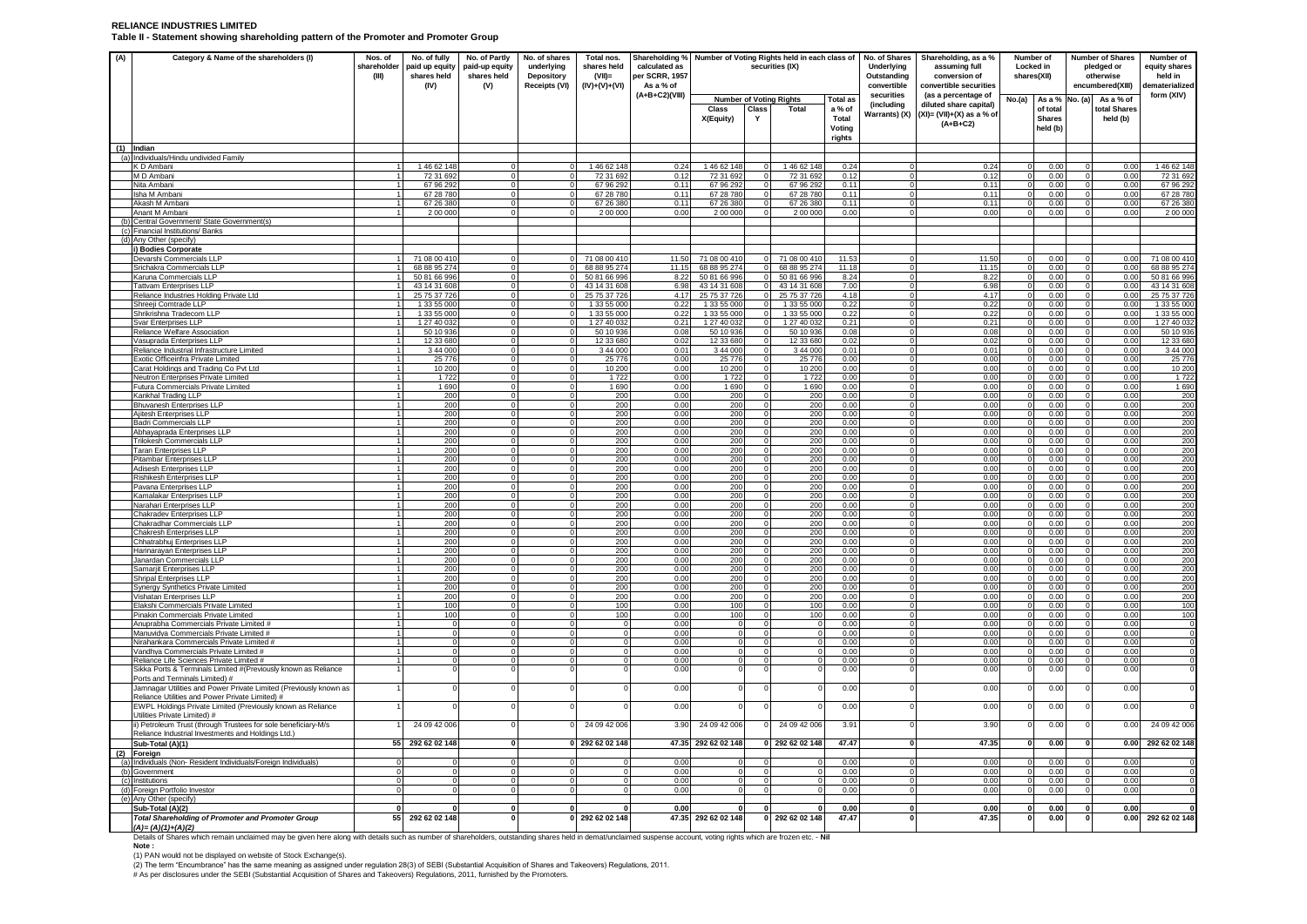#### **RELIANCE INDUSTRIES LIMITED Table III - Statement showing shareholding pattern of the Public shareholder**

| (B) | Category & Name of the<br>shareholders (I)                                | Nos. of<br>shareholder                   | No. of fully paid<br>No. of Partly<br>No. of shares<br>Total nos.<br>Shareholdin Number of Voting Rights held in each class of securities No. of Shares<br>up equity<br>paid-up equity<br>underlying<br>shares held<br>g %<br>(IX) |                                  |                                         |                                |              |                                     |                                                           |                      | Underlying                | Shareholding, as a % Number of Locked in<br>assuming full |                         | shares(XII)            | <b>Number of Shares</b><br>pledged or otherwise | Number of equity<br>shares held in |
|-----|---------------------------------------------------------------------------|------------------------------------------|------------------------------------------------------------------------------------------------------------------------------------------------------------------------------------------------------------------------------------|----------------------------------|-----------------------------------------|--------------------------------|--------------|-------------------------------------|-----------------------------------------------------------|----------------------|---------------------------|-----------------------------------------------------------|-------------------------|------------------------|-------------------------------------------------|------------------------------------|
|     |                                                                           | (III)<br>shares held (IV)<br>shares held |                                                                                                                                                                                                                                    | Depository                       | $(VII) =$                               | calculated                     |              |                                     |                                                           | Outstanding          | conversion of             |                                                           |                         | encumbered(XIII)       | dematerialized                                  |                                    |
|     |                                                                           |                                          |                                                                                                                                                                                                                                    | (V)                              | Receipts (VI)                           | $(IV)+(V)+(VI)$                | as per       | <b>Number of Voting Rights</b>      |                                                           | Total as a           | convertible               | convertible securities                                    | No.(a)                  | As a % of              | No. (Not<br>As a % of                           | form (XIV)                         |
|     |                                                                           |                                          |                                                                                                                                                                                                                                    |                                  |                                         |                                | As a % of    | SCRR, 1957 Class X(Equity) Class Y  | Total                                                     | % of Total<br>Voting | securities<br>(including  | (as a percentage of<br>diluted share capital)             |                         | total<br><b>Shares</b> | total Shares<br>applicable)<br>(a)<br>held (Not |                                    |
|     |                                                                           |                                          |                                                                                                                                                                                                                                    |                                  |                                         |                                | $(A+B+C2)$   |                                     |                                                           | rights               | Warrants) (X)             | $(XI) = (VII)+(X)$ as a %                                 |                         | held (b)               | applicable)                                     |                                    |
|     |                                                                           |                                          |                                                                                                                                                                                                                                    |                                  |                                         |                                | (VIII)       |                                     |                                                           |                      |                           | of $(A+B+C2)$                                             |                         |                        | (b)                                             |                                    |
|     | (1) Institutions                                                          |                                          |                                                                                                                                                                                                                                    |                                  |                                         |                                |              |                                     |                                                           |                      |                           |                                                           |                         |                        |                                                 |                                    |
|     | (a) Mutual Funds/UTI                                                      | 93                                       | 20 30 00 276                                                                                                                                                                                                                       | $\Omega$                         | $\Omega$                                | 20 30 00 276                   | 3.28         | 20 30 00 276                        | 20 30 00 276                                              | 3.29                 | $\mathbf 0$               | 3.28                                                      | $\mathbf 0$             | 0.00                   | <b>NA</b>                                       | 20 21 43 765                       |
|     | (b) Venture Capital Funds                                                 |                                          |                                                                                                                                                                                                                                    | $\Omega$                         | $\mathbf 0$                             | $\Omega$                       | 0.00         | $\Omega$                            | $\Omega$                                                  | 0.00                 | $\mathbf 0$               | 0.00                                                      | $\mathbf 0$             | 0.00                   | <b>NA</b>                                       |                                    |
|     | (c) Alternate Investment Funds                                            |                                          | 22 3 20                                                                                                                                                                                                                            | $\Omega$                         | $\Omega$                                | 22 3 20                        | 0.00         | 22 3 20                             | 22 3 20<br>$\Omega$                                       | 0.00                 | $\overline{0}$            | 0.00                                                      | $\mathbf 0$             | 0.00                   | <b>NA</b>                                       | 22 3 2 0                           |
|     | (d) Foreign Venture Capital Investors                                     |                                          |                                                                                                                                                                                                                                    | $\circ$                          | $\Omega$                                | $\Omega$                       | 0.00         | $\Omega$                            | $\Omega$<br>$\Omega$                                      | 0.00                 | $\overline{0}$            | 0.00                                                      | $\mathbf 0$             | 0.00                   | <b>NA</b>                                       |                                    |
|     | (e) Foreign Portfolio Investors                                           | 1 0 0 4                                  | 150 80 69 896                                                                                                                                                                                                                      | $\overline{0}$                   | $\circ$                                 | 150 80 69 896                  | 24.40        | 150 80 69 896                       | 150 80 69 896<br>$\Omega$                                 | 24.46                | $\mathbf 0$               | 24.40                                                     | $\circ$                 | 0.00                   | <b>NA</b>                                       | 150 80 69 896                      |
|     | Europacific Growth Fund                                                   |                                          | 20 91 06 942                                                                                                                                                                                                                       | $\mathbf 0$                      | $\Omega$                                | 20 91 06 942                   | 3.38         | 20 91 06 942                        | 20 91 06 942<br>$\Omega$                                  | 3.39                 | $\circ$                   | 3.38                                                      | $\circ$                 | 0.00                   | <b>NA</b>                                       | 20 91 06 942                       |
|     | Government of Singapore                                                   |                                          | 7 07 23 61                                                                                                                                                                                                                         | $\overline{0}$                   | $\Omega$                                | 70723611                       | 1.14         | 70723611                            | $\Omega$<br>7 07 23 611                                   | 1.15                 | $\Omega$                  | 1.14                                                      | $\overline{0}$          | 0.00                   | <b>NA</b>                                       | 7072361                            |
|     | (f) Financial Institutions/ Banks                                         | 174                                      | 39 16 360                                                                                                                                                                                                                          | $\overline{0}$<br>$\overline{0}$ | $\mathbf 0$<br>$\Omega$                 | 39 16 360                      | 0.06<br>8.10 | 39 16 360                           | 39 16 360<br>$^{\circ}$<br>$\Omega$                       | 0.06<br>8.12         | $\circ$<br>$\overline{0}$ | 0.06<br>8.10                                              | 0 <br>$\overline{0}$    | 0.00                   | <b>NA</b><br><b>NA</b>                          | 35 58 227                          |
|     | (g) Insurance Companies                                                   |                                          | 50 03 81 185<br>47 04 11 008                                                                                                                                                                                                       | $\circ$                          | $\Omega$                                | 50 03 81 185<br>47 04 11 008   | 7.61         | 50 03 81 185<br>47 04 11 008        | 50 03 81 185<br>47 04 11 008<br>$\Omega$                  | 7.63                 | $\circ$                   | 7.61                                                      | $\Omega$                | 0.00<br>0.00           | <b>NA</b>                                       | 50 03 75 08                        |
|     | Life Insurance Corporation of India<br>(h) Provident Funds/ Pension Funds |                                          |                                                                                                                                                                                                                                    | $\overline{0}$                   | $\Omega$                                |                                | 0.00         | $\Omega$                            | $\Omega$                                                  | 0.00                 | $\overline{0}$            | 0.00                                                      | $\mathbf 0$             | 0.00                   | <b>NA</b>                                       | 47 04 05 108                       |
|     | (i) Any Other (specify)                                                   |                                          |                                                                                                                                                                                                                                    |                                  |                                         |                                |              |                                     |                                                           |                      |                           |                                                           |                         |                        |                                                 |                                    |
|     | i)Foreign Institutional Investors                                         | 111                                      | 77 92 996                                                                                                                                                                                                                          | $\overline{0}$                   | $\overline{0}$                          | 77 92 996                      | 0.13         | 77 92 996                           | 77 92 996<br>$\overline{0}$                               | 0.13                 | $\overline{0}$            | 0.13                                                      | $\overline{0}$          | 0.00                   | <b>NA</b>                                       | 76 41 430                          |
|     | Sub-Total (B)(1)                                                          | 1 3 9 0                                  | 222 31 83 033                                                                                                                                                                                                                      | $\overline{\mathbf{0}}$          | $\overline{0}$                          | 222 31 83 033                  | 35.97        | 222 31 83 033                       | 222 31 83 033<br>$\mathbf{0}$                             | 36.06                | $\overline{\mathbf{0}}$   | 35.97                                                     | $\overline{\mathbf{0}}$ | 0.00                   | <b>NA</b>                                       | 222 18 10 723                      |
|     |                                                                           |                                          |                                                                                                                                                                                                                                    | $\Omega$                         |                                         |                                |              |                                     |                                                           | 0.16                 |                           |                                                           |                         |                        |                                                 |                                    |
| (2) | <b>Central Government/ State</b><br>Government(s)/ President of India     | 100                                      | 1 00 70 590                                                                                                                                                                                                                        |                                  | $\Omega$                                | 1 00 70 590                    | 0.16         | 100 70 590                          | 1 00 70 590<br>$\Omega$                                   |                      | $\Omega$                  | 0.16                                                      | $\mathbf 0$             | 0.00                   | <b>NA</b>                                       | 71 09 308                          |
|     |                                                                           |                                          |                                                                                                                                                                                                                                    |                                  |                                         |                                |              |                                     |                                                           |                      |                           |                                                           |                         |                        |                                                 |                                    |
|     | Sub-Total (B)(2)                                                          | 100                                      | 1 00 70 590                                                                                                                                                                                                                        | οl                               | - O I                                   | 1 00 70 590                    | 0.16         | 100 70 590                          | 1 00 70 590<br> 0                                         | 0.16                 | $\mathbf{0}$              | 0.16                                                      | 0                       | 0.00                   | <b>NA</b>                                       | 71 09 308                          |
|     | (3) Non-institutions                                                      |                                          |                                                                                                                                                                                                                                    |                                  |                                         |                                |              |                                     |                                                           |                      |                           |                                                           |                         |                        |                                                 |                                    |
| (a) | Individuals -<br>) Individual shareholders holding                        | 21 58 261                                | 50 27 22 826                                                                                                                                                                                                                       | $\Omega$                         | $\Omega$                                | 50 27 22 826                   | 8.13         | 50 27 22 826                        | 50 27 22 826<br>$\circ$                                   | 8.16                 | $\Omega$                  |                                                           | 8.13 4 97 926           | 0.10                   | <b>NA</b>                                       | 42 24 57 108                       |
|     | nominal share capital up to Rs. 2                                         |                                          |                                                                                                                                                                                                                                    |                                  |                                         |                                |              |                                     |                                                           |                      |                           |                                                           |                         |                        |                                                 |                                    |
|     | lakhs.                                                                    |                                          |                                                                                                                                                                                                                                    |                                  |                                         |                                |              |                                     |                                                           |                      |                           |                                                           |                         |                        |                                                 |                                    |
|     | ii) Individual shareholders holding                                       | 1 0 6 9                                  | 76371159                                                                                                                                                                                                                           | $\circ$                          | $\Omega$                                | 76371159                       | 1.24         | 76371159                            | 76371159<br>$\Omega$                                      | 1.24                 | $\Omega$                  | 1.24                                                      | 22 29 6                 | 0.03                   | NA                                              | 7 58 55 254                        |
|     | nominal share capital in excess of<br>Rs. 2 lakhs.                        |                                          |                                                                                                                                                                                                                                    |                                  |                                         |                                |              |                                     |                                                           |                      |                           |                                                           |                         |                        |                                                 |                                    |
|     | (b) NBFCs registered with RBI                                             | 43                                       | 170 117                                                                                                                                                                                                                            | $\overline{0}$                   | $\circ$                                 | 170 117                        | 0.00         | 170 117                             | $\circ$<br>170 117                                        | 0.00                 | $^{\circ}$                | 0.00                                                      | 0                       | 0.00                   | <b>NA</b>                                       | 170 117                            |
|     | (c) Employee Trusts                                                       |                                          |                                                                                                                                                                                                                                    | $\overline{0}$                   | $\overline{0}$                          | $\mathbf 0$                    | 0.00         | $^{\circ}$                          | $\mathbf 0$<br>0                                          | 0.00                 | $\circ$                   | 0.00                                                      | $\circ$                 | 0.00                   | <b>NA</b>                                       |                                    |
|     | (d) Overseas Depositories (holding                                        |                                          |                                                                                                                                                                                                                                    | $\Omega$                         | $\Omega$                                | $\Omega$                       | 0.00         | $\Omega$                            | $\Omega$<br>$\Omega$                                      | 0.00                 | $\Omega$                  | 0.00                                                      | $\overline{0}$          | 0.00                   | <b>NA</b>                                       |                                    |
|     | DRs) (balancing figure)                                                   |                                          |                                                                                                                                                                                                                                    |                                  |                                         |                                |              |                                     |                                                           |                      |                           |                                                           |                         |                        |                                                 |                                    |
|     | (e) Any Other (specify)<br>) Bodies Corporate                             | 6801                                     | 16 17 76 030                                                                                                                                                                                                                       | $\overline{0}$                   | $\Omega$                                | 16 17 76 030                   | 2.62         | 16 17 76 030                        | 16 17 76 030<br>$\Omega$                                  | 2.62                 | $\mathbf 0$               | 2.62                                                      | $\mathsf 0$             | 0.00                   | <b>NA</b>                                       | 16 05 51 526                       |
|     | ii) Non Resident Indians-Repatriable                                      | 19 0 9 9                                 | 2 39 09 958                                                                                                                                                                                                                        | $\overline{0}$                   | $\Omega$                                | 2 39 09 958                    | 0.39         | 2 39 09 958                         | 2 39 09 958<br>$\Omega$                                   | 0.39                 | $\Omega$                  | 0.39                                                      | $\circ$                 | 0.00                   | <b>NA</b>                                       | 175 81 958                         |
|     |                                                                           |                                          |                                                                                                                                                                                                                                    |                                  |                                         |                                |              |                                     |                                                           |                      |                           |                                                           |                         |                        |                                                 |                                    |
|     | iii) Non Resident Indians-Non<br>Repatriable                              | 12 20 2                                  | 93 26 478                                                                                                                                                                                                                          | $\circ$                          | $\circ$                                 | 93 26 478                      | 0.15         | 93 26 478                           | 93 26 478<br>$\Omega$                                     | 0.15                 | $\overline{0}$            | 0.15                                                      | 0                       | 0.00                   | <b>NA</b>                                       | 91 87 948                          |
|     | iv) Overseas Corporate Bodies                                             | 14                                       | 4 34 550                                                                                                                                                                                                                           | $\circ$                          | $\mathbf 0$                             | 4 34 5 50                      | 0.01         | 4 34 5 50                           | 4 34 550<br>$\mathbf{0}$                                  | 0.01                 | $\circ$                   | 0.01                                                      | $\mathbf 0$             | 0.00                   | <b>NA</b>                                       | 3 63 976                           |
|     | v) Foreign Portfolio<br>Investors(Individual)                             |                                          | 101                                                                                                                                                                                                                                | $\Omega$                         | $\Omega$                                | 1011                           | 0.00         | 1011                                | $\Omega$<br>1 0 1 1                                       | 0.00                 | $\Omega$                  | 0.00                                                      | $\mathbf 0$             | 0.00                   | <b>NA</b>                                       | 101                                |
|     | vi) Foreign National                                                      | 20                                       | 21 746                                                                                                                                                                                                                             | $\circ$                          | $\circ$                                 | 21 746                         | 0.00         | 21 746                              | 21 746<br>$\mathbf 0$                                     | 0.00                 | $\circ$                   | 0.00                                                      | $\mathsf 0$             | 0.00                   | <b>NA</b>                                       | 21 746                             |
|     | vii) Clearing Member                                                      | 367                                      | 50 10 418                                                                                                                                                                                                                          | $\circ$                          | $\mathbf 0$                             | 50 10 418                      | 0.08         | 50 10 418                           | 50 10 418<br>$^{\circ}$                                   | 0.08                 | $\mathbf 0$               | 0.08                                                      | $\mathbf 0$             | 0.00                   | <b>NA</b>                                       | 50 10 418                          |
|     | viii) Shares held by Subsidiary                                           |                                          | 17 18 82 820                                                                                                                                                                                                                       | $\circ$                          | $\Omega$                                | 17 18 82 820                   | 2.78         | $\Omega$                            | $\Omega$                                                  | 0.00                 | $\Omega$                  | 2.78                                                      | $\Omega$                | 0.00                   | <b>NA</b>                                       | 17 18 82 820                       |
|     | Companies on which no voting rights                                       |                                          |                                                                                                                                                                                                                                    |                                  |                                         |                                |              |                                     |                                                           |                      |                           |                                                           |                         |                        |                                                 |                                    |
|     | are exercisable <sup>4</sup><br>ix) Unclaimed Shares Suspense             |                                          | 87 52 302                                                                                                                                                                                                                          | $\overline{0}$                   | $\overline{0}$                          | 87 52 302                      | 0.14         | 87 52 302                           | 87 52 302<br>$\Omega$                                     | 0.14                 | $\Omega$                  | 0.14                                                      | 0                       | 0.00                   | <b>NA</b>                                       | 87 52 302                          |
|     | Account (Reg. 39 of SEBI LODR                                             |                                          |                                                                                                                                                                                                                                    |                                  |                                         |                                |              |                                     |                                                           |                      |                           |                                                           |                         |                        |                                                 |                                    |
|     | Regulations, 2015)<br>x) Investor Education and Protection                |                                          | 2 99 52 968                                                                                                                                                                                                                        | $\circ$                          | $\Omega$                                | 2 99 52 968                    | 0.48         | 2 99 52 968                         | 2 99 52 968<br>$\Omega$                                   | 0.49                 | $\circ$                   | 0.48                                                      | $\mathbf 0$             | 0.00                   | <b>NA</b>                                       | 2 99 52 968                        |
|     | Fund (IEPF) Authority                                                     |                                          |                                                                                                                                                                                                                                    |                                  |                                         |                                |              |                                     |                                                           |                      |                           |                                                           |                         |                        |                                                 |                                    |
|     | xi) Trusts                                                                | 181                                      | 2 04 74 876                                                                                                                                                                                                                        | $\overline{0}$                   | $^{\circ}$                              | 204 74 876                     | 0.33         | 20474876                            | 2 04 74 876<br>$^{\circ}$                                 | 0.33                 | $\circ$                   | 0.33                                                      | $\mathsf 0$             | 0.00                   | <b>NA</b>                                       | 2 04 60 276                        |
|     | xii) HUF                                                                  | 28 195                                   | 99 75 342                                                                                                                                                                                                                          | $\overline{0}$                   | $\overline{0}$                          | 99 75 342                      | 0.16         | 99 75 342                           | 99 75 342<br>$\overline{0}$                               | 0.16                 | $\mathbf 0$               | 0.16                                                      | $\overline{0}$          | 0.00                   | <b>NA</b>                                       | 99 27 118                          |
|     | xiii) Pending Confirmation                                                | $\Omega$                                 |                                                                                                                                                                                                                                    | $\circ$                          | $\circ$                                 | $^{\circ}$                     | 0.00         | $\Omega$                            | $^{\circ}$                                                | 0.00                 | $\circ$                   | 0.00                                                      | 0                       | 0.00                   | <b>NA</b>                                       |                                    |
|     | Sub-Total (B)(3)<br>Total Public Shareholding (B)=                        | 22 26 261<br>22 27 751                   | 102 07 82 601<br>325 40 36 224                                                                                                                                                                                                     | $\mathbf{0}$                     | $\overline{\mathbf{0}}$<br>$\mathbf{0}$ | 102 07 82 601<br>325 40 36 224 | 16.52        | 84 88 99 781<br>52.65 308 21 53 404 | $\mathbf{0}$<br>84 88 99 781<br>308 21 53 404<br>$\Omega$ | 13.77<br>50.00       | 0 <br>$\mathbf{0}$        | 16.52<br>52.65                                            | 5 20 222<br>5 20 222    | 0.05<br>0.02           | <b>NA</b><br><b>NA</b>                          | 93 21 76 546<br>316 10 96 577      |
|     | $(B)(1)+(B)(2)+(B)(3)$                                                    |                                          |                                                                                                                                                                                                                                    |                                  |                                         |                                |              |                                     |                                                           |                      |                           |                                                           |                         |                        |                                                 |                                    |

Details of the shareholders acting as persons in Concert including their Shareholding (No. and %): Nil<br>Details of Shares which remain unclaimed may be given here along with details such as number of shareholders, outstandi

Note:

(1) PAN would not be displayed on website of Stock Exchange(s).<br>(2) The above format needs to be disclosed along with the name of following persons: Institutions/Non Institutions holding more than 1% of total number of sha

(3) W.r.t. the information pertaining to Depository Receipts, the same may be disclosed in the respective columns to the extent information available and the balance to be disclosed as held by custodian,

(4) <sup>4</sup>Voting Rights of Promoter & Promoter Group aggregate to 47.47% of the Company's Capital on which voting rights can be exercised.

(5) NA denotes "Not Applicable"

(6) \* Excludes 17 18 82 820 shares held by subsidiary companies on which no voting rights are exercisable and includes 87 52 302 shares held in the unclaimed suspense account and 2 99 52 968 shares held by Investor Educati